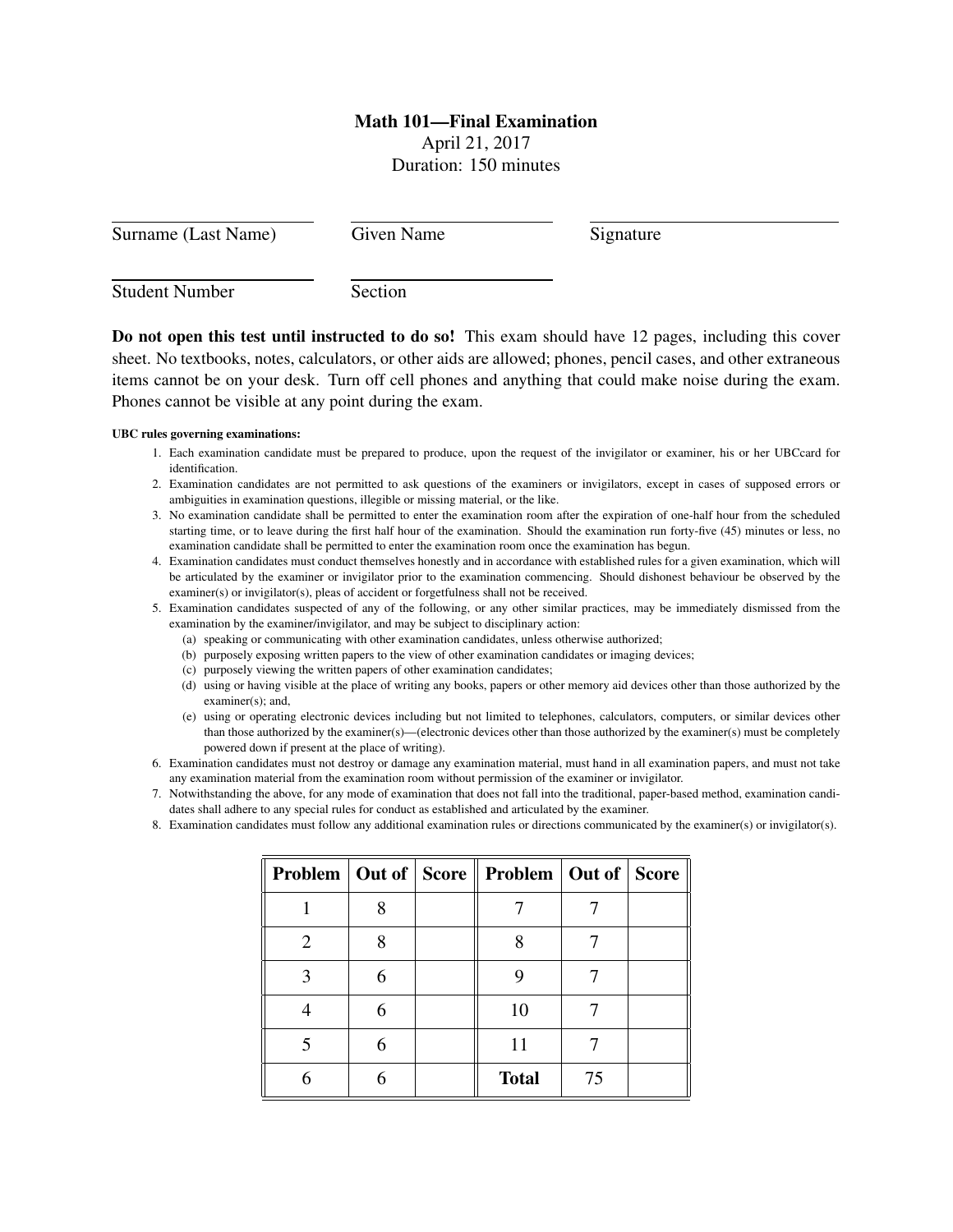Problems 1–2 are answer-only questions: the correct answers in the given boxes earns full credit, and no partial credit is given.





1c. [2 pts] For which real numbers x does the power series  $\sum_{n=1}^{\infty}$  $n=0$  $(2x-3)^n$  $\frac{x-9}{n+1}$  converge? Answer: Q:  $1 < x \leq 2$ **R:** all real numbers  $x$ S:  $-\frac{3}{2} < x \leq \frac{3}{2}$ 2 **T:** only  $x = \frac{3}{2}$ 2 U:  $1 \leq x < 2$ W:  $-\frac{3}{2} \leq x < \frac{3}{2}$ 

1d. [2 pts] Let y be the solution to the differential equation  $\frac{dy}{dx} =$  $\cos x$  $\frac{\cos x}{2y}$  satisfying  $y(0) = \sqrt{3}$ . What is  $y(\frac{\pi}{2})$  $\frac{\pi}{2}$ ? Simplify your answer completely. Answer: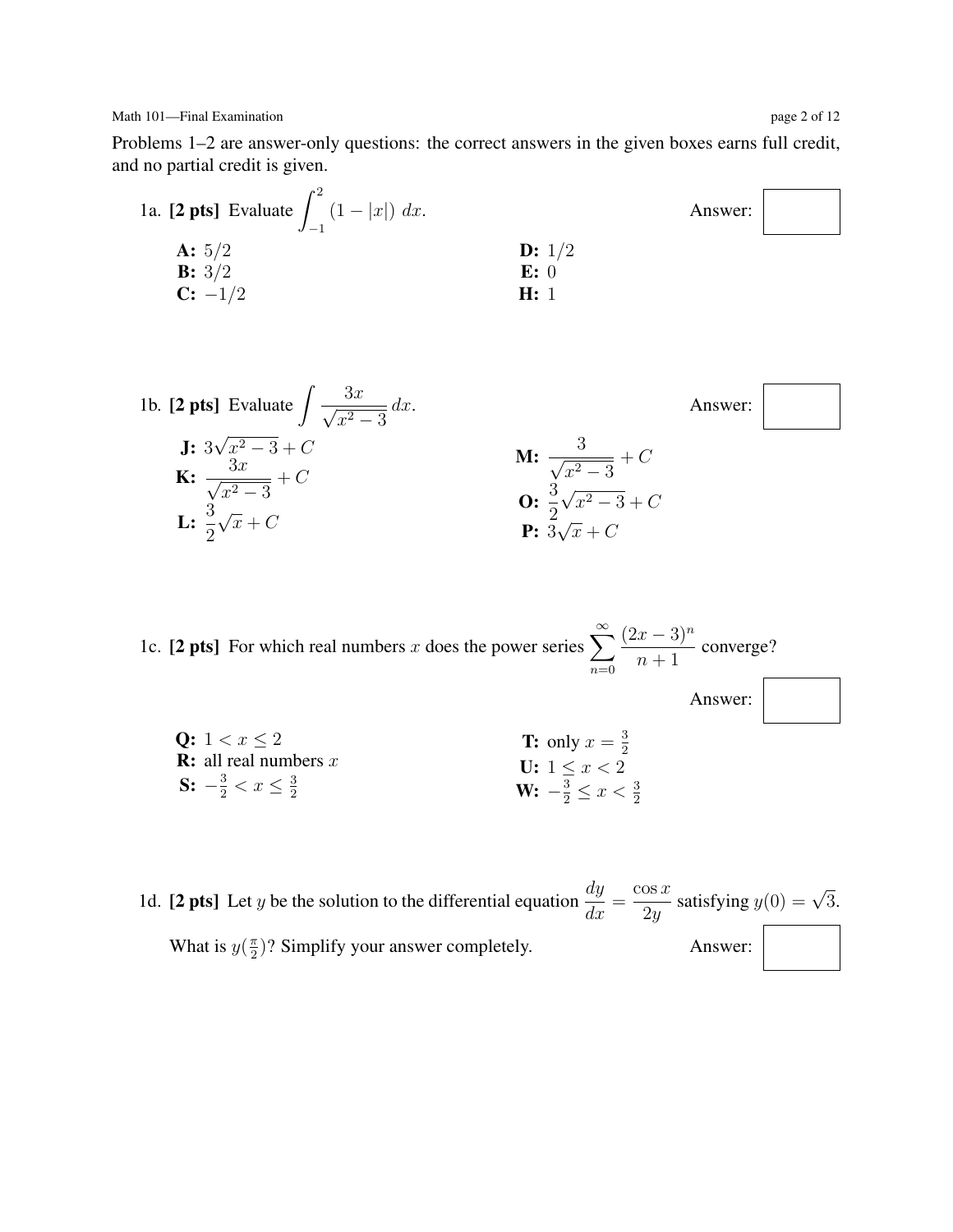Math 101—Final Examination page 3 of 12

C:  $\int_1^5\big[$ 

Problems 1–2 are answer-only questions: the correct answers in the given boxes earns full credit, and no partial credit is given.

2a. [2 pts] Which integral represents the area to the right of the curve  $y^2 = 1 - x$  and to the left of the curve  $2y^2 = 5 - x$ ? Answer: **A:**  $2 \int_0^2 (4 - y^2) dy$ **B:**  $\int_1^5 \left[ \sqrt{(5-x)/2} - \right]$ √  $\overline{1-x}$  dx √ **D:**  $\int_1^5 [(1-x)-(5-x)/2] dx$ **E:**  $\int_{-2}^{2} (y^2 - 4) dy$ 

2b. [2 pts] Which of the following substitutions is most helpful in evaluating the integral  $\int_0^4$ 2  $dx$  $\frac{1}{x^2}\sqrt{2x^2}$  $x^2 + 2x + 10$ Answer:  $\mathbf{F:} \; x =$ √  $10 \tan u$ **J:**  $x = 3 \sec u - 1$ 

> **K:**  $x = 3 \tan u - 1$ **L:**  $x = \sqrt{10} \sec u$

- 2c.  $[4 \text{ pts}]$  For each of the following series, choose the appropriate statement. (Write N, O, P, S, or T in each box; each answer will be used at most once, and each series matches a single answer only.)
	- N: The series converges by the Ratio Test.

 $\overline{1-x} - \sqrt{(5-x)/2} dx$ 

- O: The series converges absolutely by the Comparison Test with a p-series.
- P: The series converges by the Alternating Series Test.
- S: The series diverges.

G:  $u = x^2 + 2x + 10$ 

**H:**  $u = x^2$ 

T: The series converges by the Integral Test.

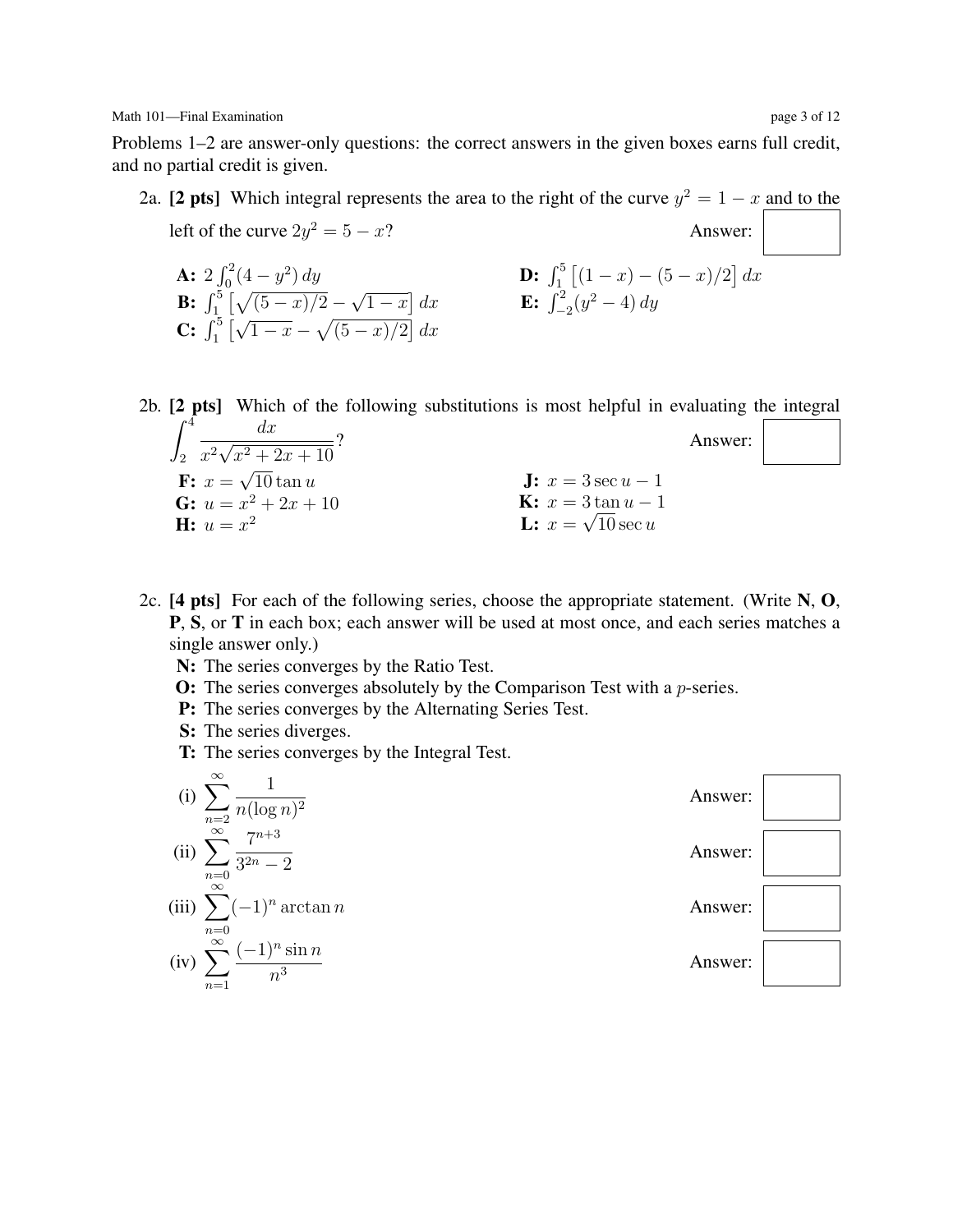Problems 3–6 are short-answer questions: put a box around your final answer, but you must include the correct accompanying work to receive full credit.

3a. [3 pts] Find the area of the region between the curves  $y = x - 8$  and  $y = -x^2 + 7x - 16$ . A calculator-ready answer is sufficient.

3b. [3 pts] The interval of convergence of the power series  $\sum_{n=1}^{\infty}$  $n=0$  $nx^{n+1}$  is  $(-1, 1)$ . (You don't have to show this.) Find a formula (not involving infinite series) for  $\sum_{n=0}^{\infty}$  $n=0$  $nx^{n+1}$ , valid for all  $-1 < x < 1$ .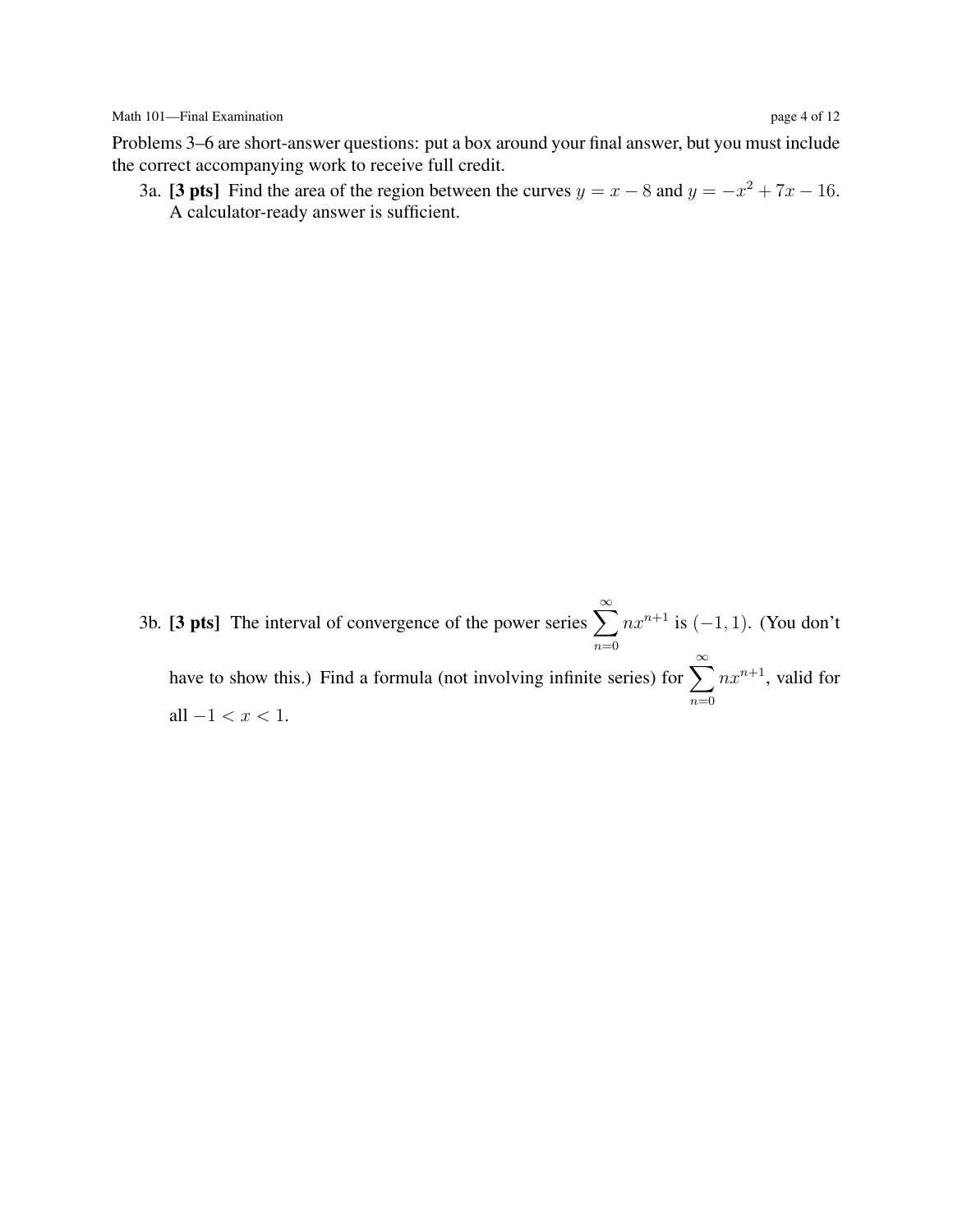Problems 3–6 are short-answer questions: put a box around your final answer, but you must include the correct accompanying work to receive full credit.

4a. [3 pts] Let R be the region above the curve  $y = 3x^4$  and below the line  $y = 3$ . The area of the region R is  $\frac{24}{5}$  (you do not have to prove that). Find the centroid of the region R. Simplify your answer completely.

4b. [3 pts] Let  $M_6$  denote the Midpoint Rule approximation with  $n = 6$  points. Find an upper bound for the difference between the integral  $\int_{-\pi}^{\pi}$ 0  $x \sin x dx$  and its approximation  $M_6$ . You may use the fact that, when approximating  $\int^b$ a  $f(x) dx$  with the Midpoint Rule using *n* points, the absolute value of the error is at most  $\frac{K(b-a)^3}{2(1-a)^3}$  $\frac{1}{24n^2}$ , where  $|f''(x)| \leq K$  for all  $a \leq x \leq b$ .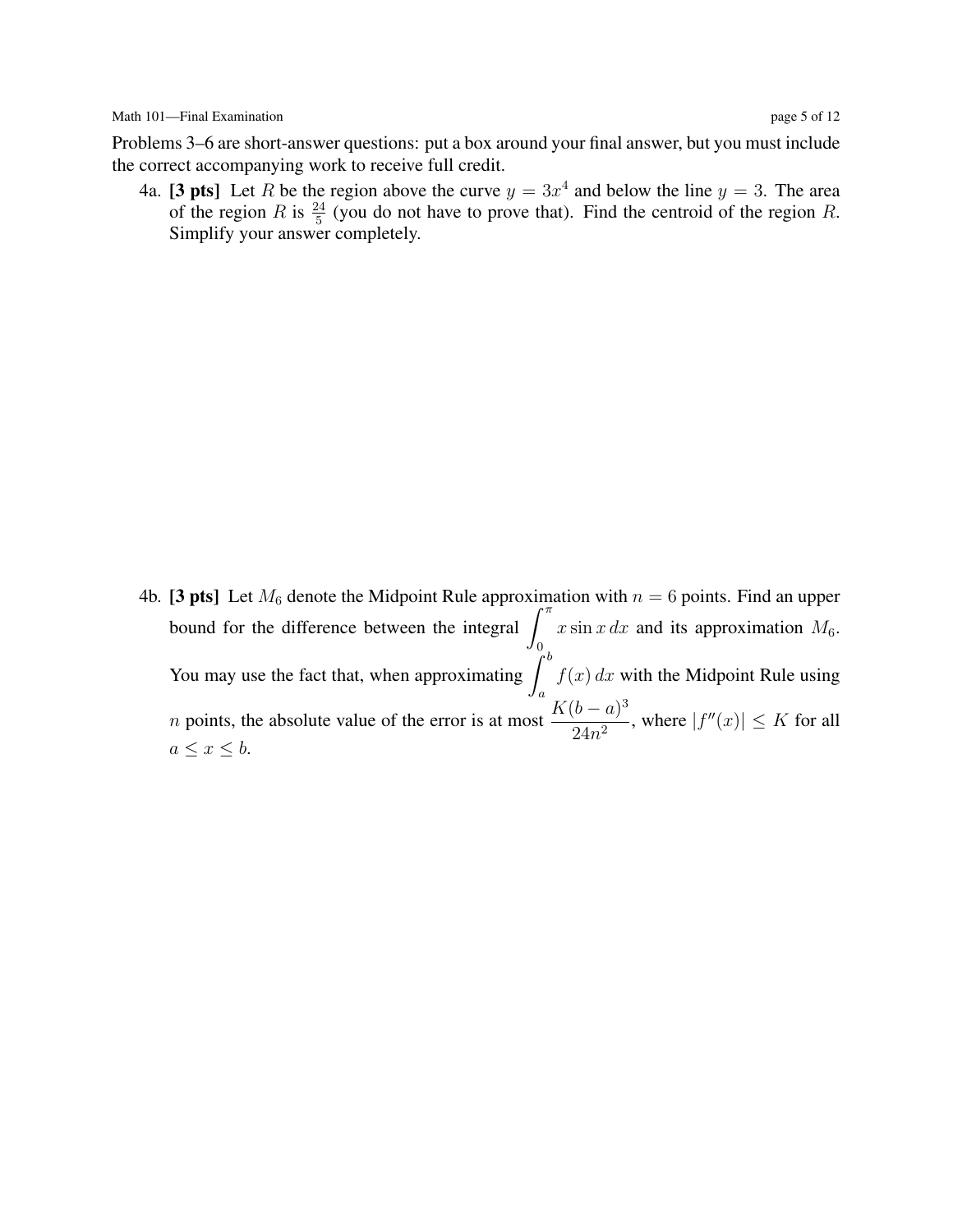Problems 3–6 are short-answer questions: put a box around your final answer, but you must include the correct accompanying work to receive full credit.

5a. [3 pts] Evaluate  $\int_0^{\pi}$ 0  $\sin^5 x \, dx$ . A calculator-ready answer is sufficient.

5b. [3 pts] Evaluate  $\lim_{n\to\infty}$  $\sum_{n=1}^{\infty}$  $i=1$ n  $\frac{n}{n^2 + i^2}$ . (Hint: interpret the sum as a Riemann sum.) Simplify your answer fully.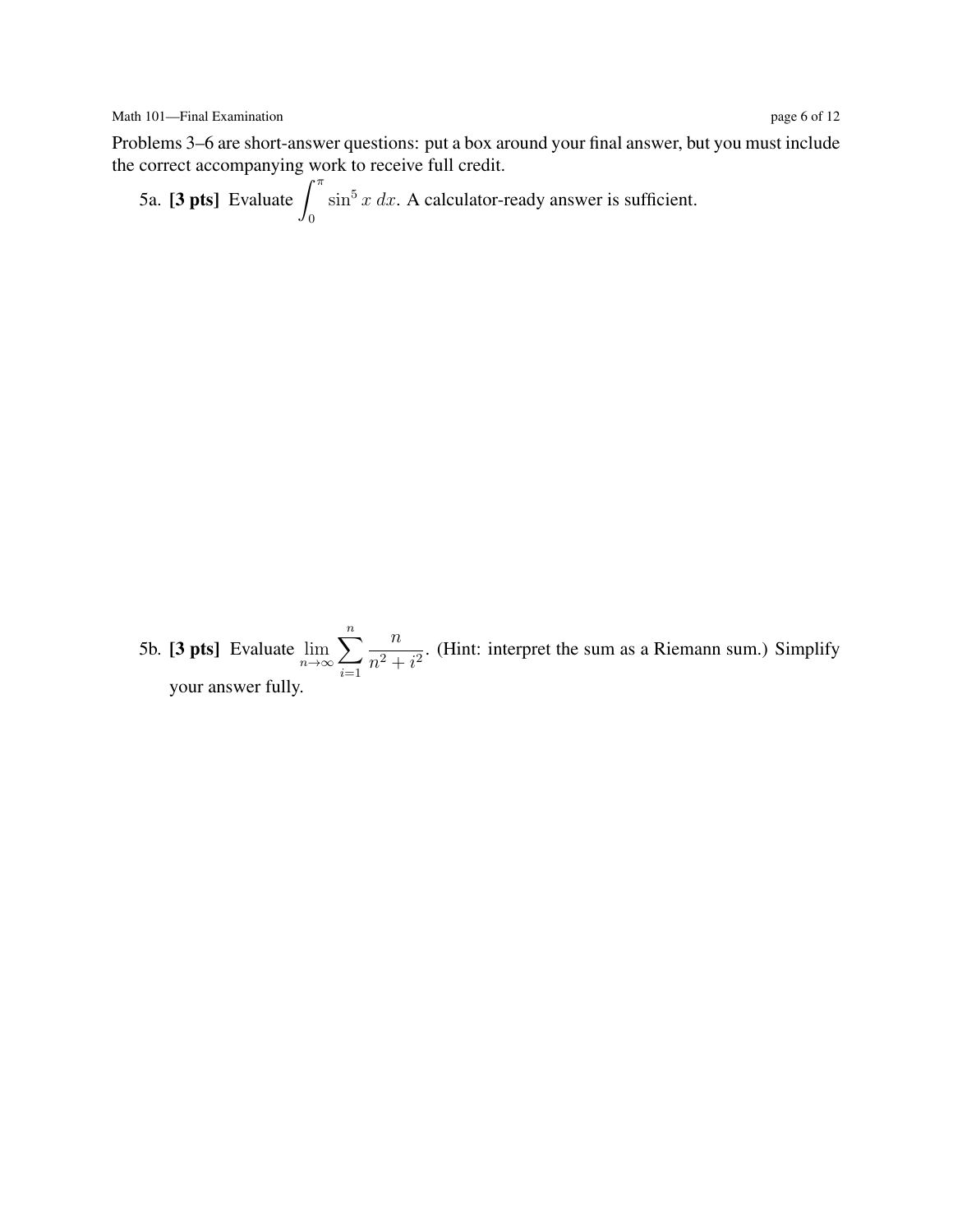Math 101—Final Examination page 7 of 12

Problems 3–6 are short-answer questions: put a box around your final answer, but you must include the correct accompanying work to receive full credit.

6a. [3 pts] Find the slope of the tangent line to the curve  $y = \int_{0}^{1+2x}$  $1-x$  $e^{t^2}$  dt at the point  $(0,0)$ . Simplify your answer completely.

6b. [3 pts] For which values of x does the series  $\sum_{n=1}^{\infty}$  $n=1$ 2  $\frac{2}{3^n(x-1)^{n+1}}$  converge?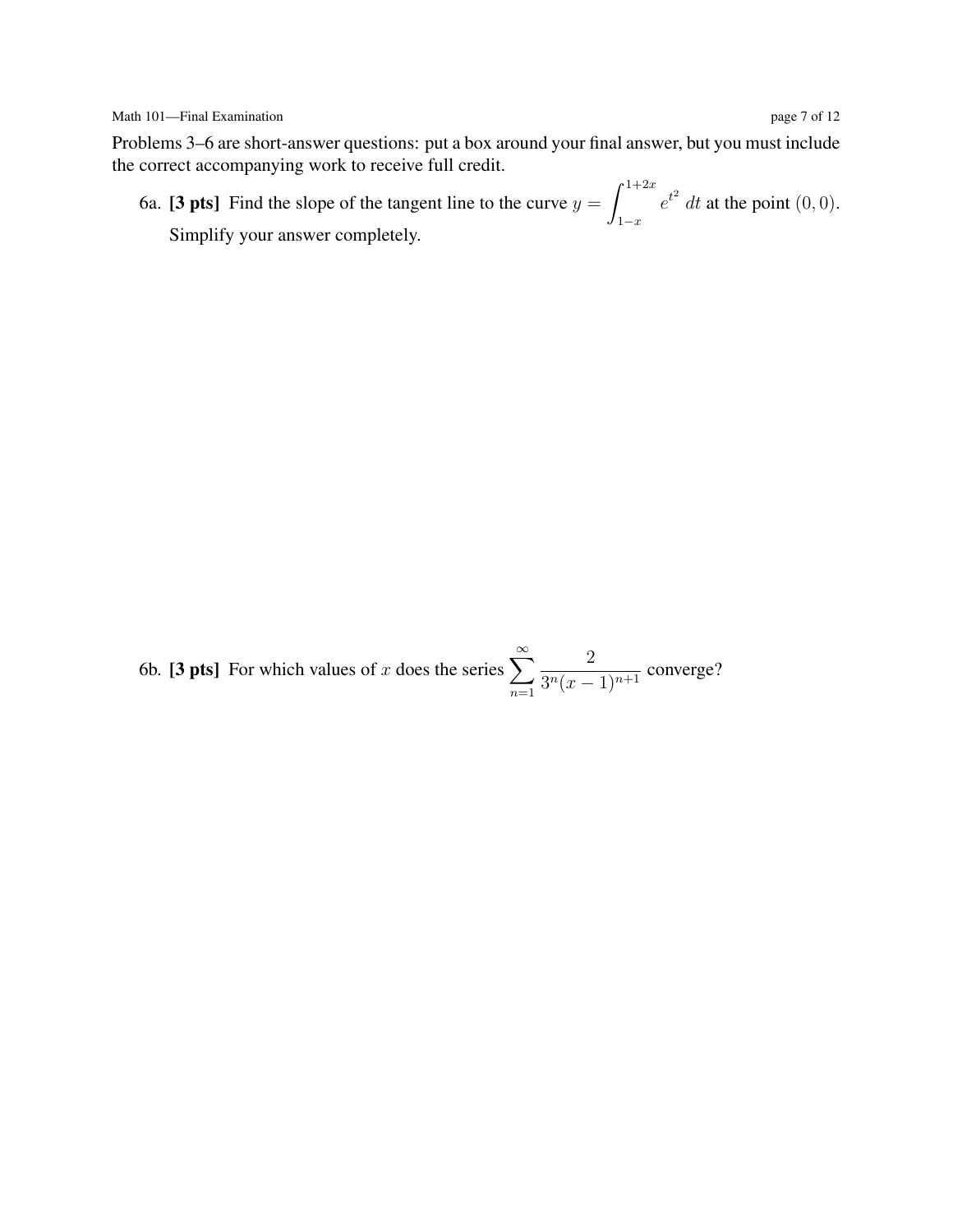7. Let R be the region to the right of the y-axis and to the left of the curve  $x^2 = \sqrt{ }$  $\overline{4+y}$ , with y between  $-4$  and 0. A reservoir dug into the ground has the shape that results from the region R being rotated around the  $y$ -axis.

(a) [3 pts] Calculate the volume of the reservoir (by slicing horizontally). Simplify your answer completely.

(b) [4 pts] The reservoir from part (a) is filled with a fluid of density 1234 kg/m<sup>3</sup>. Find the work, in joules, required to pump the fluid out of the top of the reservoir. Use  $g = 9.8 \text{ m/s}^2$ for the acceleration due to gravity. A calculator-ready answer is sufficient.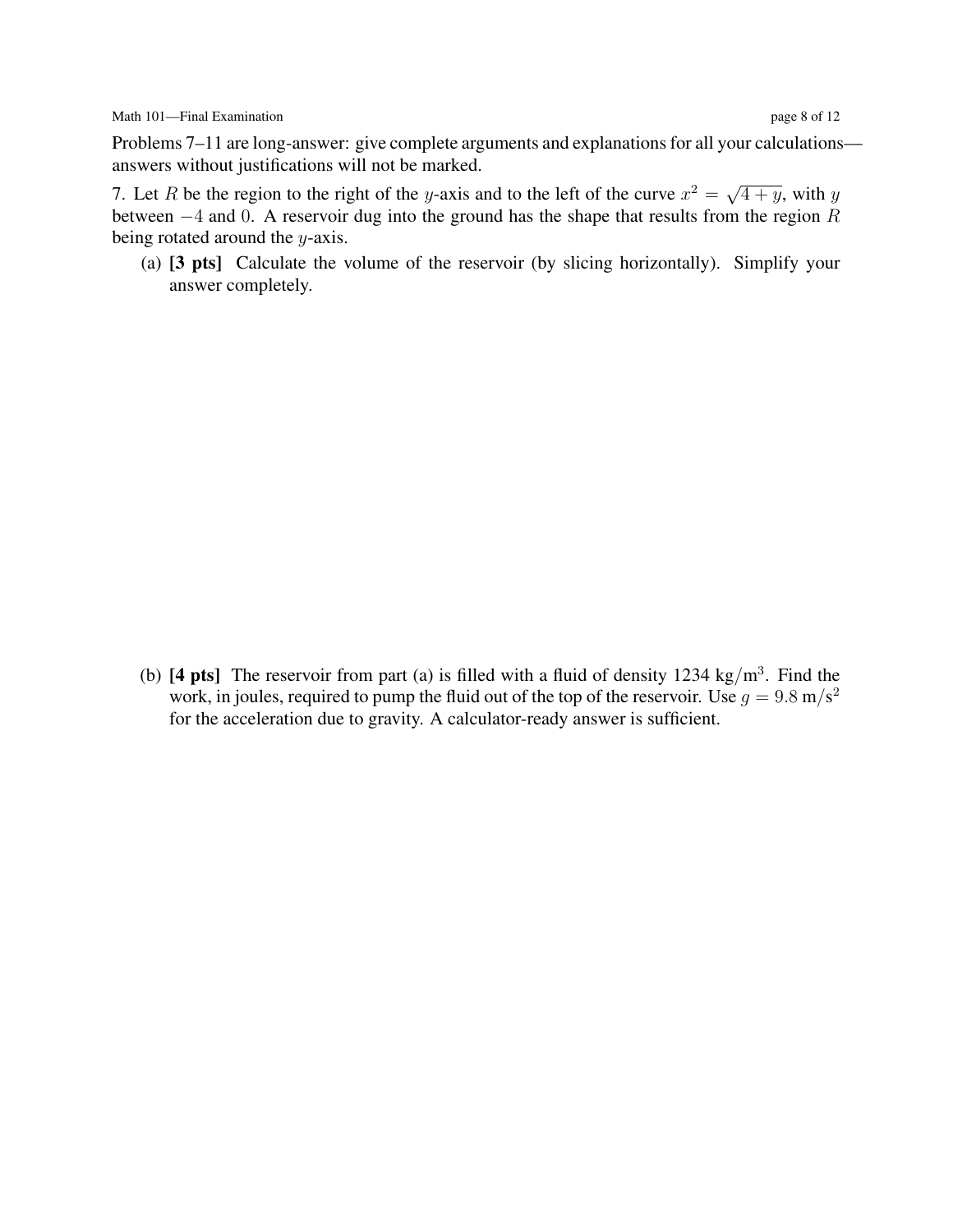Math 101—Final Examination page 9 of 12

8. [**7 pts**] Evaluate  $\int_{0}^{-4}$ −3  $x - 8$  $\frac{x}{x^3 - 4x^2 + 4x}$  dx. A calculator-ready answer is sufficient.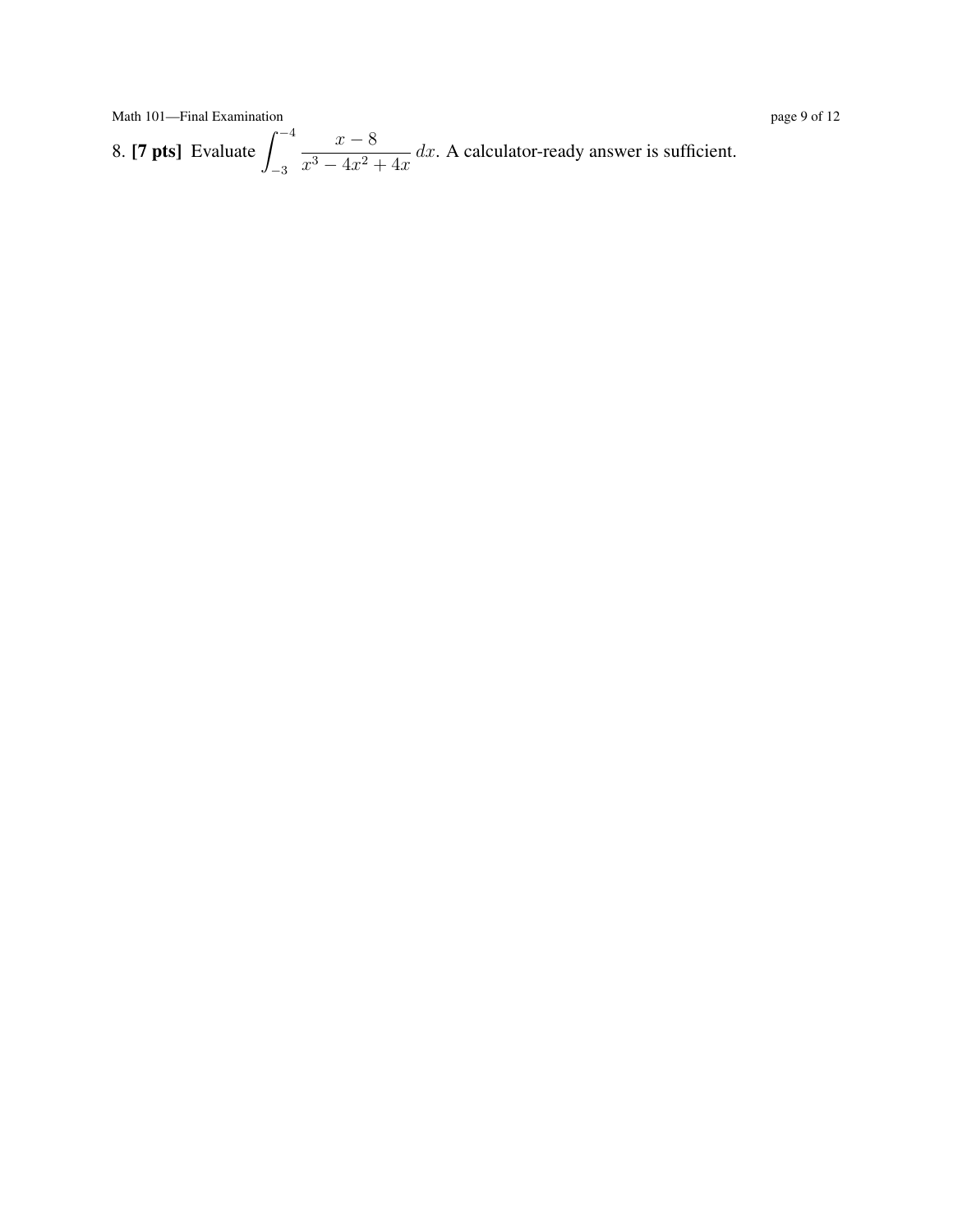Math 101—Final Examination **page 10** of 12 9. [**7 pts**] Evaluate  $\int_{0}^{\infty}$ 0  $6x^3e^{-x^2}$  dx. Simplify your answer completely.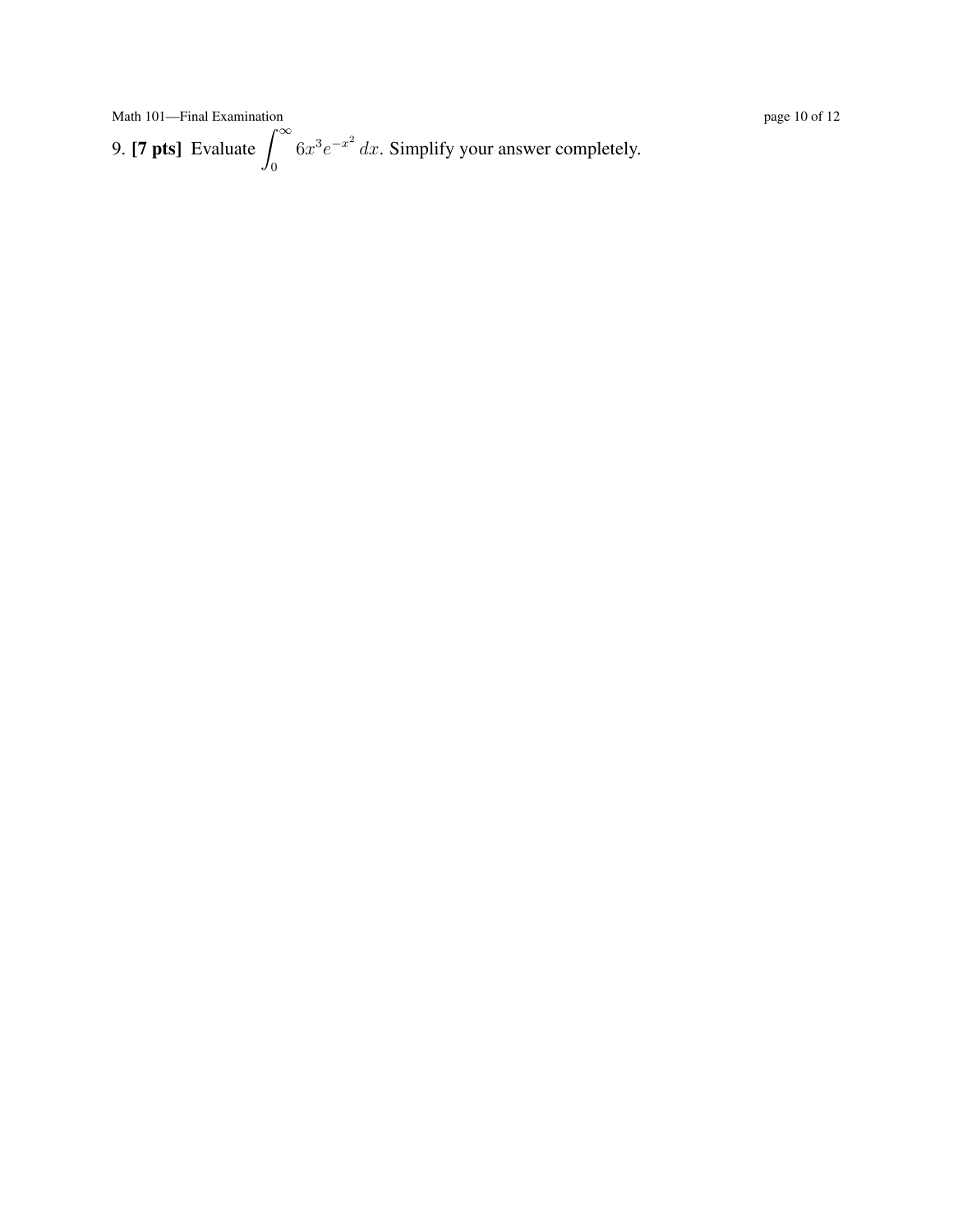Math 101—Final Examination page 11 of 12

10. [**7 pts**] Evaluate  $\lim_{x\to 0}$  $\cos x - e^{-x^2/2}$  $\frac{x}{x^3 \sin x}$ . A calculator-ready answer is sufficient.